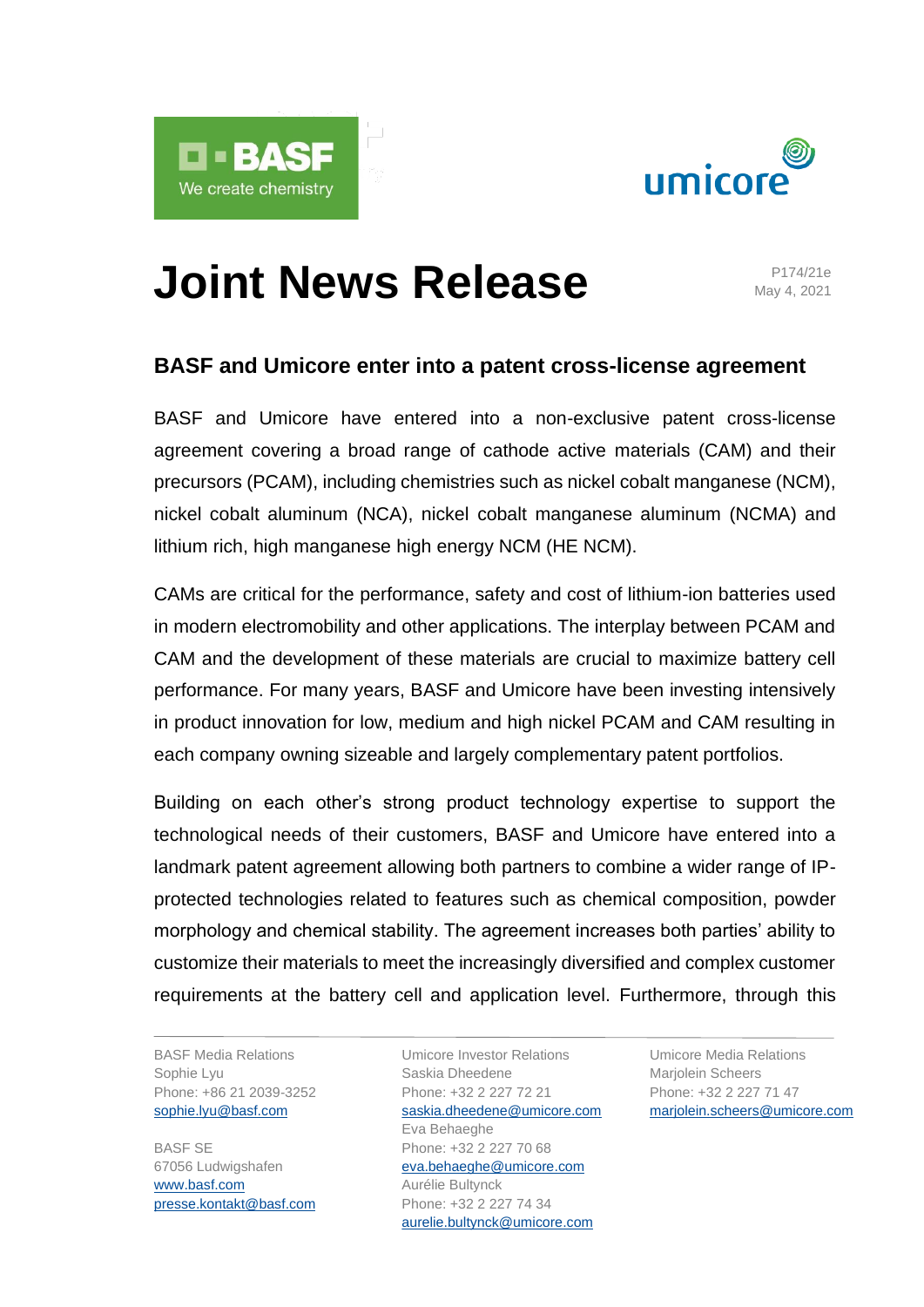agreement both parties can increase even more their product development speed demonstrating their commitment to addressing the main challenges e-mobility is facing, such as energy density, safety and cost while enhancing transparency and reducing IP-risks for battery cell manufacturers and their customers.

The agreement covers more than 100 patent families filed in Europe, US, China, Korea and Japan. Both parties retain the right to enforce their own IP-rights against third parties in the future.

"This agreement with Umicore enables even faster, more sustainable and innovative battery materials development to serve our customers including battery cell manufacturers and automotive," said Dr. Peter Schuhmacher, President of BASF Catalysts. "The continuous development of battery materials will accelerate the transformation towards full electrification and thus support the world's efforts to fight climate change."

Marc Grynberg, CEO of Umicore, commented: "This agreement with BASF is an important step in promoting cathode material innovation. It strengthens our technology positioning and further increases our ability to develop bespoke solutions which meet the most stringent performance and quality standards of our battery and automotive customers."

**Receive up-to-date news releases from BASF via push notification on your smartphone. Register for our news service at [basf.com/pushnews.](http://www.basf.com/pushnews)**

#### **About BASF's Catalysts Division**

BASF's Catalysts division is the world's leading supplier of environmental and process catalysts. The group offers exceptional expertise in the development of technologies that protect the air we breathe, produce the fuels that power our world and ensure efficient production of a wide variety of chemicals, plastics and other products, including advanced battery materials. By leveraging our industry-leading R&D platforms, passion for innovation and deep knowledge of precious and base metals, BASF's Catalysts division develops unique, proprietary solutions that drive customer success. Further information on BASF's Catalysts division is available on the Internet at [www.catalysts.basf.com.](http://www.catalysts.basf.com/)

### **About BASF**

At BASF, we create chemistry for a sustainable future. We combine economic success with environmental protection and social responsibility. More than 110,000 employees in the BASF Group contribute to the success of our customers in nearly all sectors and almost every country in the world. Our portfolio is organized into six segments: Chemicals, Materials, Industrial Solutions, Surface